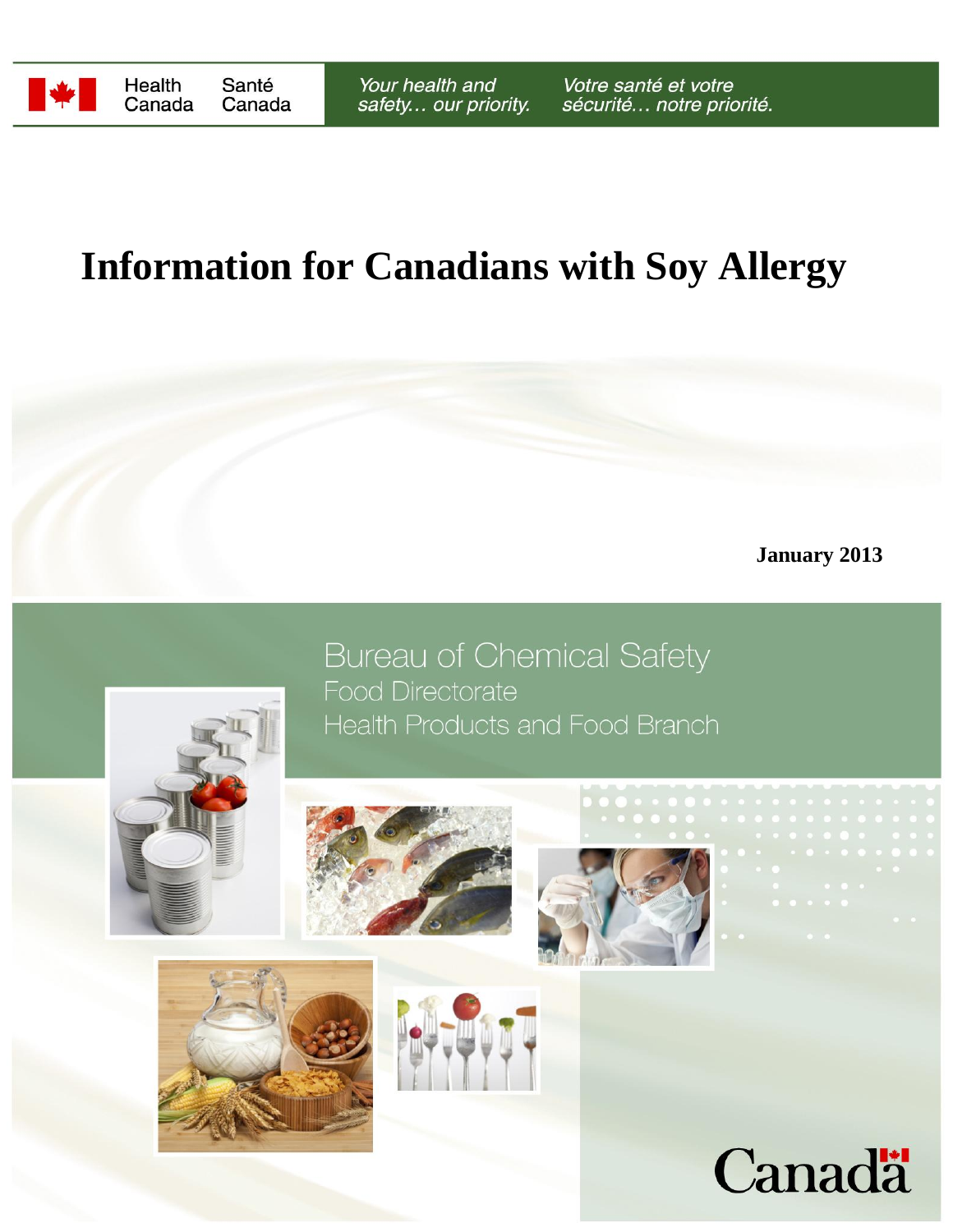## **Summary**

Health Canada would like to inform Canadians with soy allergies that cereal grains, such as wheat, oats or barley, may contain low levels of soy because of the way these grains are grown, harvested, transported and stored. This cross contamination, or adventitious presence, is not a new issue, but rather has always been present as part of normal agricultural practices. The possibility of this adventitious presence is reflected in [cereal grain quality grading standards.](http://www.grainscanada.gc.ca/fact-fait/grades-eng.htm)

Based on the low levels of soy that have been detected in grain-based foods, Health Canada has determined that exposure is not likely to represent a health risk for soy allergic individuals. As such, the department has advised the food industry that the use of food allergen precautionary labelling, in cases where low levels of soy present in grain-based foods has been determined to be due to adventitious presence, is not considered to be the best approach, and would not benefit the interests of soy allergic consumers as it would potentially limit food choices.

## **Background**

In late 2012, Health Canada organized a meeting between representatives of the federal government (Health Canada, the Canadian Food Inspection Agency (CFIA), Agriculture and Agri-Food Canada (AAFC), the Canadian Grain Commission (CGC), the food industry and Anaphylaxis Canada). At issue was the potential for low levels of soy to be present in wheat and foods containing wheat ingredients due to the way that grains are grown, harvested, transported and stored. A key focus at the meeting was what measures could or should be taken to protect individuals allergic to soy, whether food allergen precautionary labelling, specifically, use of the statement "may contain soy", was warranted for flour and other wheat based products.

In general, when a precautionary statement appears on an ingredient used in the manufacture of a prepackaged food, this statement is often carried forward onto the prepackaged food itself. If food allergen precautionary labelling for soy was added to the labels of flour and other wheat based ingredients, then a very large number of products which use wheat or wheat derivatives as ingredient(s) would also begin to have precautionary labelling for soy listed on their labels. This would make it more difficult for soy allergic individuals to find safe choices of food to eat. In addition, seeing this kind of precautionary labelling on products that have been available without such labelling for many years, and whose formulation has not changed, would likely be confusing. Health Canada has consulted with major food allergic patient associations and has not been made aware of any reports of adverse reactions in soy allergic individuals caused by the inadvertent presence of low levels of soy in wheat.

Health Canada's policy for enhancing the protection of food-allergic consumers in Canada is based on two guiding principles:

- 1. prevent the inadvertent consumption of undeclared allergens by sensitive consumers;
- 2. enable a variety of safe and nutritious food choices for the allergic consumer.